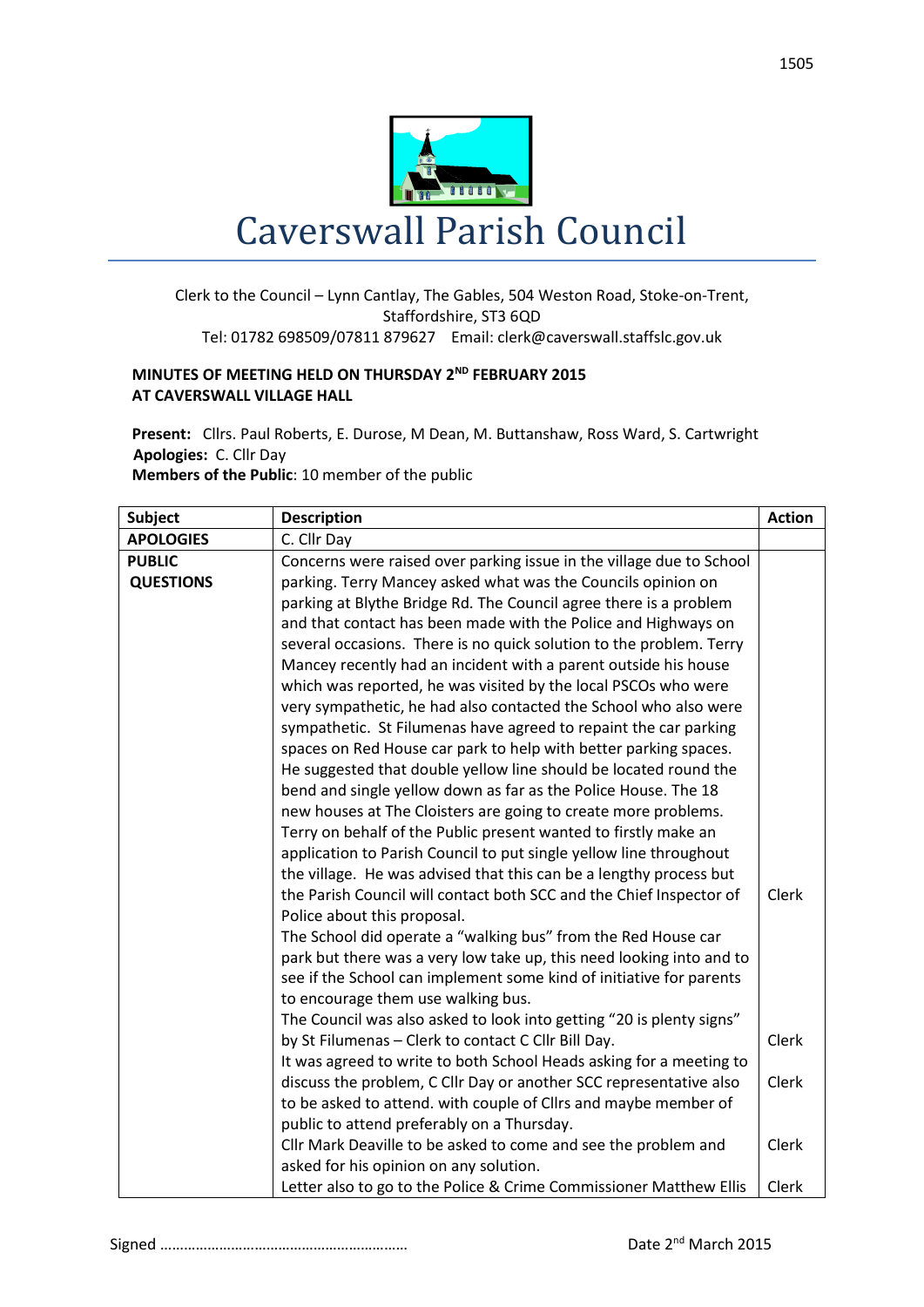| <b>Subject</b>                           | <b>Description</b>                                                                                                                    | <b>Action</b> |
|------------------------------------------|---------------------------------------------------------------------------------------------------------------------------------------|---------------|
|                                          | and MP Karen Bradley.                                                                                                                 |               |
|                                          |                                                                                                                                       |               |
|                                          | Residents from Roughcote Lane reported that they had heard                                                                            |               |
|                                          | nothing from SMDC about Ratcliffes site conditions. Cllr Roberts                                                                      |               |
|                                          | had been in contacted with Jane Curley who was supposed to get                                                                        |               |
|                                          | back to him today but hadn't. He is up at Leek on Wednesday and                                                                       |               |
|                                          | will chase up. Steve Walchester has put in an application to use                                                                      |               |
|                                          | site for parking vehicles, this was seen in an advert in the Sentinel                                                                 |               |
|                                          | on Friday 30 <sup>th</sup> January, no official contact has been made from the                                                        |               |
|                                          | relevant authorising body to the Parish Council on this. It is                                                                        | <b>PR</b>     |
|                                          | important to know the current conditions on the site in order that                                                                    |               |
|                                          | Anne Smith stated we need to know what conditions are currently<br>on the site. Taken 2 months so far and nothing found. Cllr Roberts |               |
|                                          | will speak to Planning Officers and try and ensure they give us this                                                                  |               |
|                                          | information asap.                                                                                                                     |               |
|                                          | To look into possibility of putting weight restriction on Roughcote                                                                   |               |
|                                          | Lane to stop the large vehicles using it to access the site, they can                                                                 | <b>PR</b>     |
|                                          | use the entrance from Leek Road however this is currently not                                                                         |               |
|                                          | open until 8am and vehicles start going there from 6am.                                                                               |               |
|                                          | Send official letter to Jane Curley and Rob Weaver at SMDC, MP                                                                        |               |
|                                          | Karen Bradley, and D. Cllr Mark Deaville.                                                                                             | Clerk         |
|                                          |                                                                                                                                       |               |
| <b>MINUTES</b>                           | It was resolved that the minutes of the previous meeting were to                                                                      |               |
|                                          | be signed as a true and correct record.                                                                                               |               |
| <b>DECLARATION OF</b><br><b>INTEREST</b> | None                                                                                                                                  |               |
| <b>REPORTS</b>                           | 17/15 County Councillor - not present                                                                                                 |               |
| <b>COUNTY/DISTRICT</b>                   | 18/15 District Councillor - nothing report                                                                                            |               |
| <b>COUNCILLORS</b>                       |                                                                                                                                       |               |
| HANDYMAN/                                |                                                                                                                                       |               |
| <b>LENGTHSMAN</b>                        | 19/15                                                                                                                                 |               |
| <b>REPORT</b>                            | No report                                                                                                                             |               |
|                                          |                                                                                                                                       |               |
| <b>MATTERS ARISING</b>                   | <b>HIGHWAYS ISSUES -</b>                                                                                                              |               |
| <b>FROM PREVIOUS</b>                     | 20/15 Car Park Use                                                                                                                    | Clerk         |
| <b>MEETINGS</b>                          | (04/15. 137/14. 125/14, 110/14, 93/14, 80/14, 68/14, 54/14,                                                                           |               |
|                                          | 39/14, 19/14, 05/14, 163/13, 150/13, 135/13, 120/13, 103/13,<br>085/13, 065/13, 050/13, 037/13, 023/13)                               |               |
|                                          | See Confidential Matters - Cllrs Eyes Only.                                                                                           |               |
|                                          | Response to the PCs letter was received from Alistair Dick, Chair of                                                                  |               |
|                                          | the Village Hall Committee, which Clerk read out. It was                                                                              |               |
|                                          | unanimously agreed that the situation had been going on for some                                                                      |               |
|                                          | time and needs resolving. Letter to go to Village Hall Committee                                                                      |               |
|                                          | saying disappointed that no representative turned up at our                                                                           |               |
|                                          | meeting to discuss the situation and refer to June 2013 letter re                                                                     |               |
|                                          | change of lock. Ask that they provide proof of any bookings you                                                                       |               |
|                                          | already have                                                                                                                          |               |
|                                          | and we will waive the fee for these, however any future bookings                                                                      |               |
|                                          | the charge will apply. Ask them for date to meet so we can finally                                                                    |               |
|                                          | sort out the situation.                                                                                                               |               |
|                                          | 21/15 Playing Fields                                                                                                                  |               |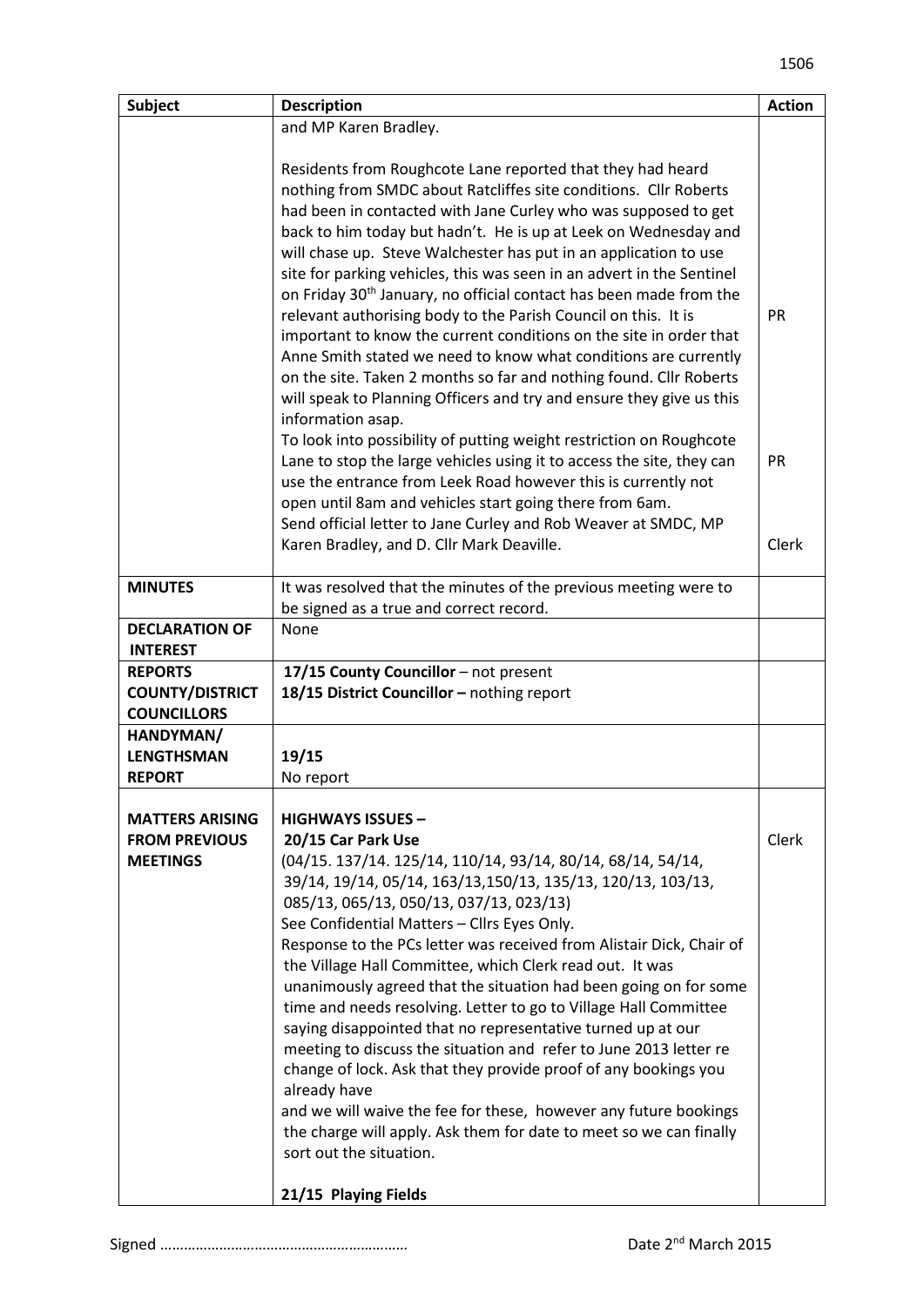| <b>Subject</b>                        | <b>Description</b>                                                                                                                                                                                                                                                                                                                                                                                                                                                                                                                                                                                                                                                                                                                                                                                                                                                                                                                                                                                                                                                                                                                                                                                                                                                                                                                                                                                                                                                                                                                                                                                                                                                                                                                                                                                                                                                                                                                                                      | <b>Action</b> |
|---------------------------------------|-------------------------------------------------------------------------------------------------------------------------------------------------------------------------------------------------------------------------------------------------------------------------------------------------------------------------------------------------------------------------------------------------------------------------------------------------------------------------------------------------------------------------------------------------------------------------------------------------------------------------------------------------------------------------------------------------------------------------------------------------------------------------------------------------------------------------------------------------------------------------------------------------------------------------------------------------------------------------------------------------------------------------------------------------------------------------------------------------------------------------------------------------------------------------------------------------------------------------------------------------------------------------------------------------------------------------------------------------------------------------------------------------------------------------------------------------------------------------------------------------------------------------------------------------------------------------------------------------------------------------------------------------------------------------------------------------------------------------------------------------------------------------------------------------------------------------------------------------------------------------------------------------------------------------------------------------------------------------|---------------|
|                                       | (06/15, 139/14. 126/14, 112/14, 95/14, 82/14, 70/14, 56/14,<br>42/14, 22/14, 08/14, 165/13, 153/13, 138/13, 126/13, 084/13,<br>064/13, 049/13, 036/13, 025/13, 010/13, 093/12)<br>See Confidential Matters - Cllrs Eyes Only.<br>Norma Massey has been contacted re statement and she is willing<br>to do this. Kath and Brian Heath also been approached but<br>knowledge is limited so are unable to provide statements. Clerk<br>has also spoken to John Harp who is prepared to do a statement,<br>Clerk is to arrange a meeting to get full information etc Cllr Durose<br>to also attend. Alan Simpson also to be asked about his knowledge<br>of the playing field situation.<br>222/15 Footpaths:<br>Nothing to report.<br>23/15 Defibrillator:<br>(08/15,142/14. 128/14, 114/14, 97/14, 84/14, 73/14, 59/14, 46/14,<br>27/14)<br>Cllr Durose advised that the Historical Society would be willing to<br>put on a fundraising event to help raise the money for the<br>defibrillator.<br>Cllr Dean reported that Andy still to check with brewery it would be<br>OK to put on the Red House wall, he will chase him up on this.<br>Cllr Dean has spoken with British Heart Foundation who say don't<br>need training but it may help. He had also checked about any<br>interference to machine readings by mobile phones and certain<br>machinery, this can occur and advice from manufacturers varies<br>regarding the distance from such things.<br>24/15 Football Clubs:<br>No games been played recently due to the weather.<br>25/15 Notice Board:<br>(16/15)<br>Clerk has spoken to Rob Steele from Highways re location and he<br>has confirmed that a notice board can be sited on the grass verge<br>adjacent to the bench near to the junction of Caverswall Road and<br>The Green.<br>Clerk to price up and get idea for design and give to Cllr Roberts to<br>see if this could be a project for college students.<br><b>Unresolved Items: none</b> | Clerk         |
|                                       |                                                                                                                                                                                                                                                                                                                                                                                                                                                                                                                                                                                                                                                                                                                                                                                                                                                                                                                                                                                                                                                                                                                                                                                                                                                                                                                                                                                                                                                                                                                                                                                                                                                                                                                                                                                                                                                                                                                                                                         |               |
| <b>CORRESPONDENCE</b>                 | 28/15<br><b>TSB</b><br><b>Bank Statement</b><br>Village Hall<br>Re gate locks etc<br><b>SMDC</b><br>Register of Electors update<br><b>Matthew Ellis</b><br>Re meeting at Dove House                                                                                                                                                                                                                                                                                                                                                                                                                                                                                                                                                                                                                                                                                                                                                                                                                                                                                                                                                                                                                                                                                                                                                                                                                                                                                                                                                                                                                                                                                                                                                                                                                                                                                                                                                                                     |               |
| <b>FINANCE AND</b><br>2015/16 PRECEPT | 29/15<br>Payments:<br>The following accounts were approved for payment:-<br>Mrs L Cantlay - Clerk Salary and Expenses - February                                                                                                                                                                                                                                                                                                                                                                                                                                                                                                                                                                                                                                                                                                                                                                                                                                                                                                                                                                                                                                                                                                                                                                                                                                                                                                                                                                                                                                                                                                                                                                                                                                                                                                                                                                                                                                        |               |